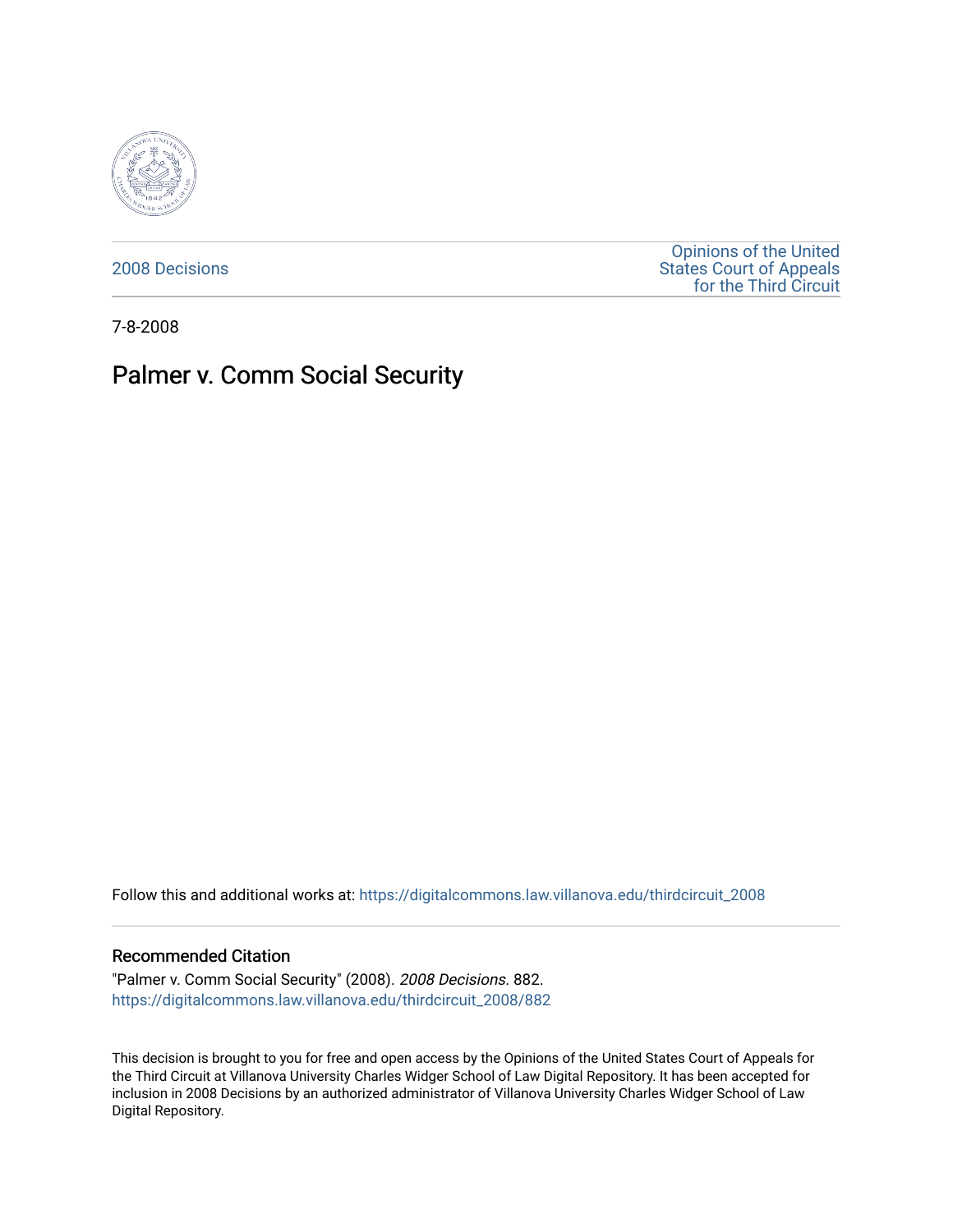### NOT PRECEDENTIAL

### UNITED STATES COURT OF APPEALS FOR THE THIRD CIRCUIT

\_\_\_\_\_\_\_\_\_\_\_\_

No. 07-2351

### TAMMY M. PALMER,

Appellant

v.

## \*MICHAEL J. ASTRUE, COMMISSIONER OF SOCIAL SECURITY

 $*(Pursuant to Rule 43(c), F.R.A.P.)$ 

On Appeal from the United States District Court for the Western District of Pennsylvania (D.C. No. 06-cv-01385) District Judge: Honorable Arthur J. Schwab

\_\_\_\_\_\_\_\_\_\_\_\_

\_\_\_\_\_\_\_\_\_\_\_\_

Submitted Under Third Circuit LAR 34.1(a) April 15, 2008

Before: AMBRO, FISHER and MICHEL,<sup>\*</sup> Circuit Judges.

(Filed: July 8, 2008)

# OPINION OF THE COURT \_\_\_\_\_\_\_\_\_\_\_\_

The Honorable Paul R. Michel, Chief Judge of the United States Court of Appeals \* for the Federal Circuit, sitting by designation.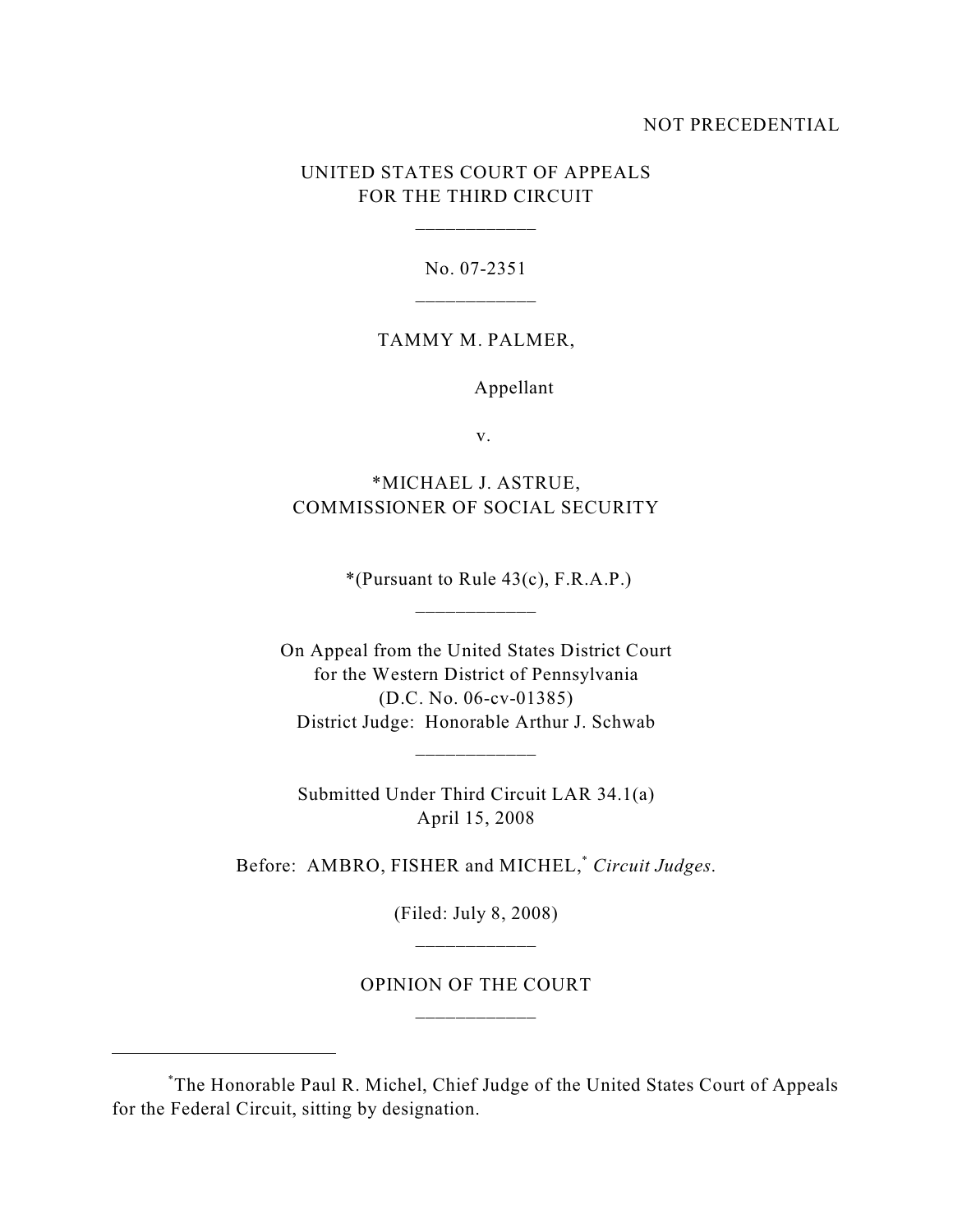### FISHER, *Circuit Judge*.

Tammy Palmer asserts that the Commissioner of Social Security erred in awarding her social security disability insurance benefits for a closed period, rather than on an ongoing basis. The District Court granted summary judgment in favor of the Commissioner, affirming the Commissioner's final decision to award benefits for a closed period. We will affirm the District Court.

### I.

Palmer was born in January 1965. She has a high-school education, and in her previous job she worked on a production line, assembling medical products under a microscope. Palmer contends she began suffering from stiffness and soreness in November 1992. In October 1995, Palmer's blood work showed elevated rheumatoid factors, thus favoring a diagnosis of rheumatoid arthritis. Palmer began seeing Dr. Paul Killian at Arthritis and Rheumatic Disease Associates, who prescribed prednisone and Plaquenil to control her arthritis.

In January 2001, Palmer's arthritis flared as a result of her recent gallbladder removal and then subsided. Within a few months thereafter, Dr. Killian added Celebrex, methotrexate, and folic acid to Palmer's medication regimen. During that time, Dr. Killian noted that Palmer's condition was "much improved." At a visit in August 2001, Dr. Killian noted that her rheumatoid arthritis was "finally coming under excellent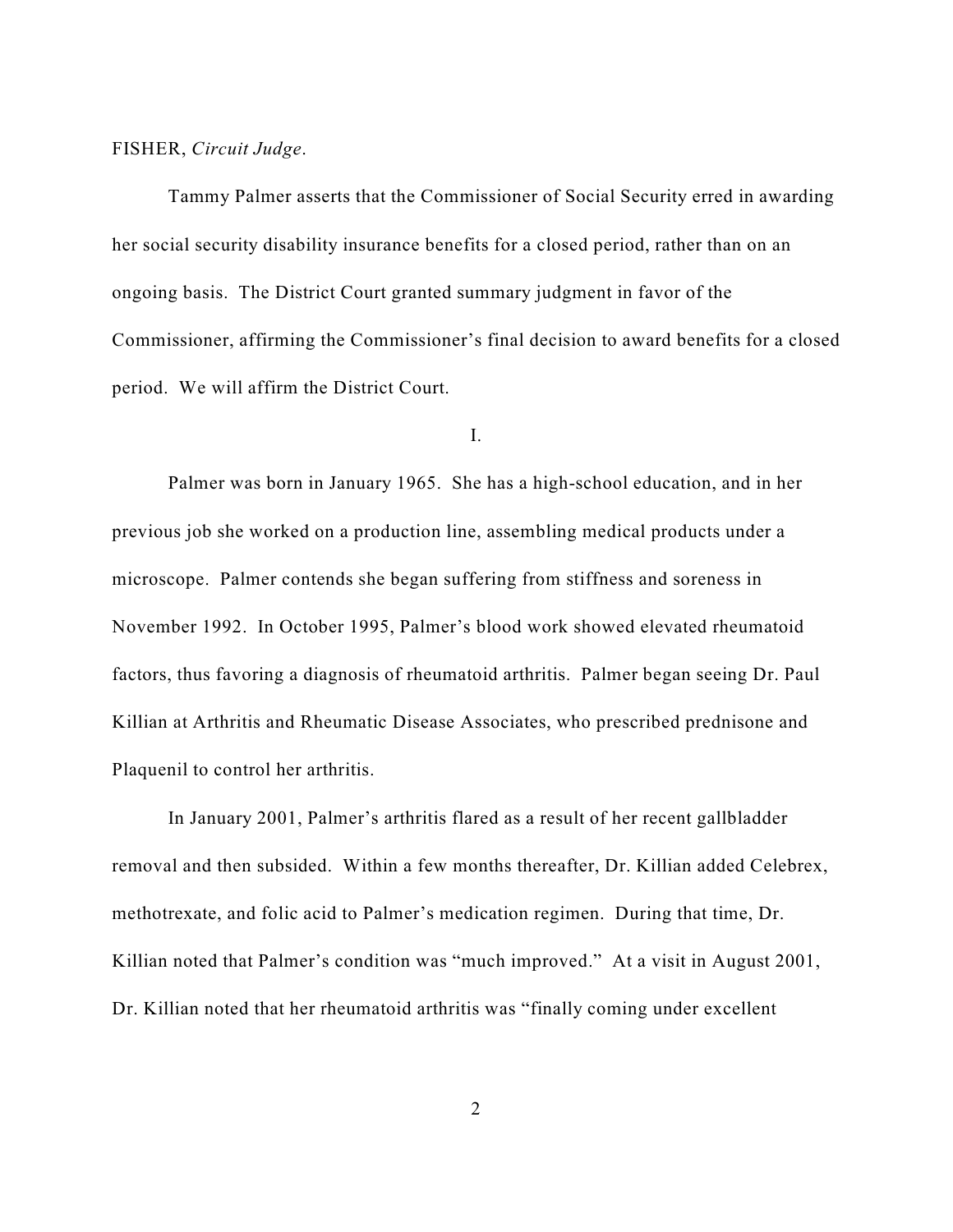control." Palmer was working full-time at this point. A few months later, in November 2001, she was laid off due to company downsizing.

Between 2001 and 2004, Palmer continued under the care of her rheumatologist. Her medical records show that despite occasional flare-ups of arthritis and "bad prognostic factors," she continued to respond well to medications. Dr. Killian told her that disability insurance benefits would be appropriate for her, because her rheumatoid arthritis was a chronic condition that would probably require lifelong medications.

Palmer switched doctors because of a change in her insurance. Her new rheumatologist, Dr. Elliott Goldberg, wrote to Palmer's primary care physician in March 2004 that she was stable on medications and that her rheumatoid arthritis was "nearly in complete remission." Writing again on July 29, 2004, Dr. Goldberg stated: "She has been completely stable without any symptoms whatsoever . . . . My impression is that her disease is in remission . . . . She is much better since she has stopped her work."

Palmer applied for disability insurance benefits in December 2001. The Pennsylvania Bureau of Disability Determination, acting on behalf of the Commissioner of Social Security, denied her claim in March 2002. Palmer requested a hearing before an administrative law judge ("ALJ"). At the hearing in November 2002, Palmer testified that she could perform a variety of activities of daily living, including: doing household chores at her own pace, shopping, exercising on a bicycle or walking, and manipulating objects while cooking. She stated that she could usually perform fine motor tasks such as

3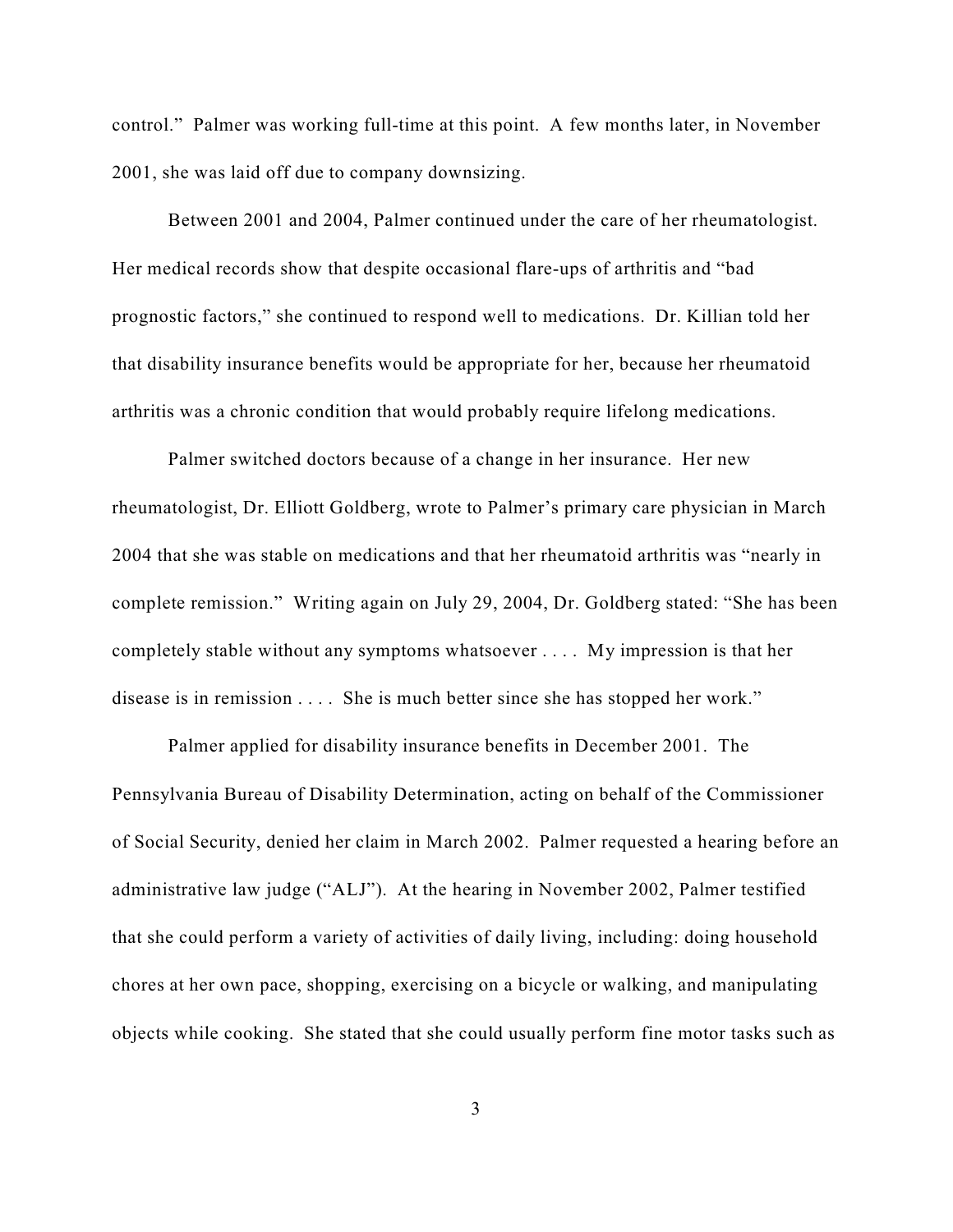tying shoes and fastening buttons. She denied having difficulty sitting and said she could lift and carry a gallon of milk.

In December 2002, the ALJ determined that Palmer was not disabled. Palmer requested review by the Social Security Administration Appeals Council. The Appeals Council denied the request for review in September 2003.

Palmer appealed to the United States District Court for the Western District of Pennsylvania. The Court vacated the decision in May 2004 and remanded the case, determining that the ALJ improperly failed to consider medical evidence and to develop the factual record.

After a second hearing, the ALJ issued a decision in November 2004 granting benefits for a closed period. The ALJ determined that Palmer was disabled from November 9, 2001 (her alleged date of onset) until July 29, 2004 (the date Dr. Goldberg wrote that she was "completely stable without any symptoms whatsoever").

Palmer filed exceptions, arguing that benefits should be awarded on an ongoing basis. In August 2006, the Appeals Council denied Palmer's request for review. Palmer appealed to the District Court, which affirmed the ALJ's decision. Palmer now appeals to this Court.

### II.

We have jurisdiction pursuant to 28 U.S.C. § 1291. When a social security claimant appeals the decision of the Commissioner, our role "is identical to that of the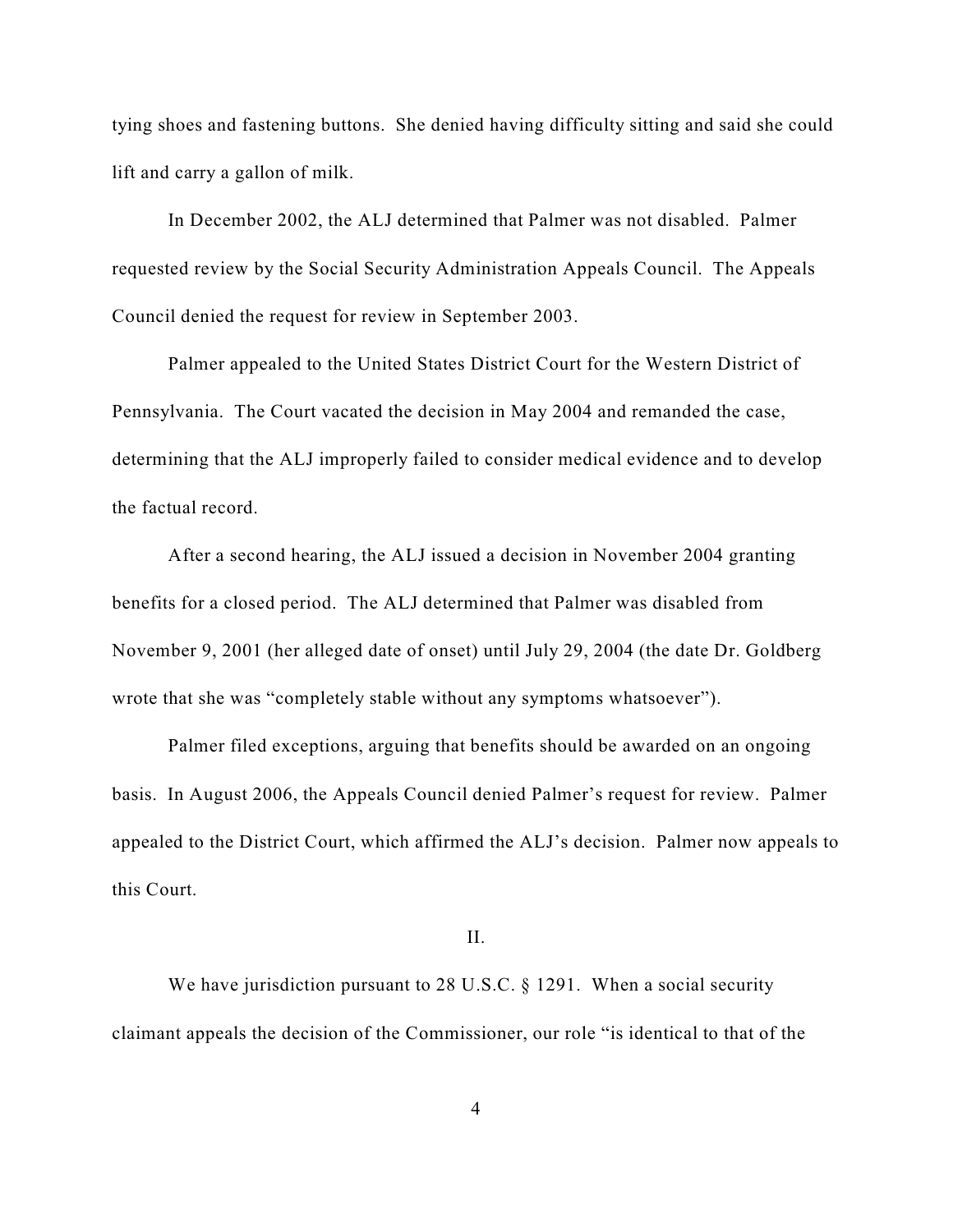District Court, namely to determine whether there is substantial evidence to support the

Commissioner's decision." 42 U.S.C. § 405(g); *Plummer v. Apfel*, 186 F.3d 422, 427 (3d

Cir. 1999). Substantial evidence has been defined as such relevant evidence as a

reasonable mind might accept as adequate. *Id.*

III.

Palmer argues that the ALJ failed to consider all of the relevant medical evidence.

We disagree. The ALJ's decision was supported by substantial evidence, and the District

Court did not err when it affirmed the ALJ's decision.

We have explained the nature of the inquiry in Social Security disability cases:

In order to establish a disability under the Social Security Act, a claimant must demonstrate there is some "medically determinable basis for an impairment that prevents him from engaging in any 'substantial gainful activity' for a statutory twelve-month period." *Stunkard v. Secretary of Health and Human Services*, 841 F.2d 57, 59 (3d Cir.1988); 42 U.S.C.  $§$  423(d)(1). A claimant is considered unable to engage in any substantial activity "only if his physical or mental impairment or impairments are of such severity that he is not only unable to do his previous work but cannot . . . engage in any other kind of substantial gainful work which exists in the national economy."  $42 \text{ U.S.C.} \$  $423(d)(2)(A)$ .

*Id.* at 427-428. The ALJ must determine whether there has been any medical

improvement related to a claimant's ability to work, and if the improvement would cease

if the claimant were to go back to work. 20 C.F.R.  $\S$  404.1594(c)(3)(iv).

Here, the ALJ made his determination based on Palmer's treatment notes and her testimony about her daily physical activity. The ALJ found that she could not continue to perform her former job manipulating tiny objects under a microscope on a production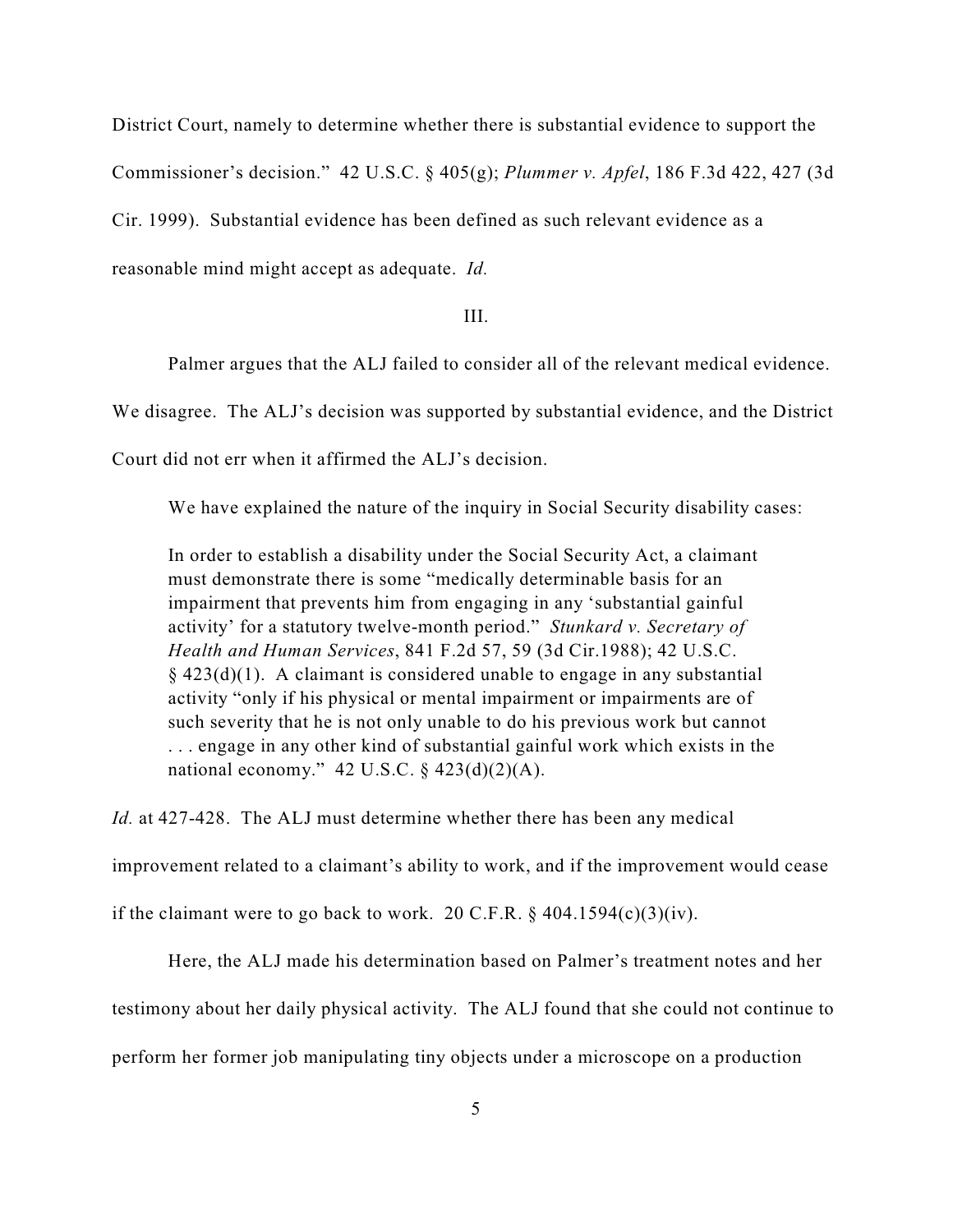line. He concluded, however, that her condition had subsided such that she was capable of doing sedentary work that did not require her to engage in gross or fine manipulation more than occasionally. The ALJ endorsed the Vocational Expert's recommendations for available jobs, including building receptionist, cashier, hand packer, and gate person.

Palmer contends that the ALJ erred when giving weight to the written statements by Dr. Goldberg. She claims that starting to work again would only cause her condition to destabilize. She points to the last sentence of Dr. Goldberg's July 29, 2004 letter, which says: "[Palmer] is much better since she has stopped her work."

There is substantial evidence to support the ALJ's disagreement with Palmer's interpretation of Dr. Goldberg's letter. The letter does not clearly state that there was a causal link between Palmer's stability on her medications and the fact that she was not working. Palmer's former doctor, Dr. Killian, observed that she responded positively to medications even while she was still working. The evidence on record shows continuing improvement in her rheumatoid arthritis between 2001 and 2004 and an ability to function in her activities of daily living. Palmer testified at her hearing that she was able to perform a wide variety of physical activities, even though some activities had to be performed at a pace that accommodated her arthritis. Therefore, we conclude that substantial evidence supports the determination that Palmer can "engage in . . . substantial gainful work which exists in the national economy."  $42 \text{ U.S.C.}$  §  $423(d)(2)(\text{A})$ .

6